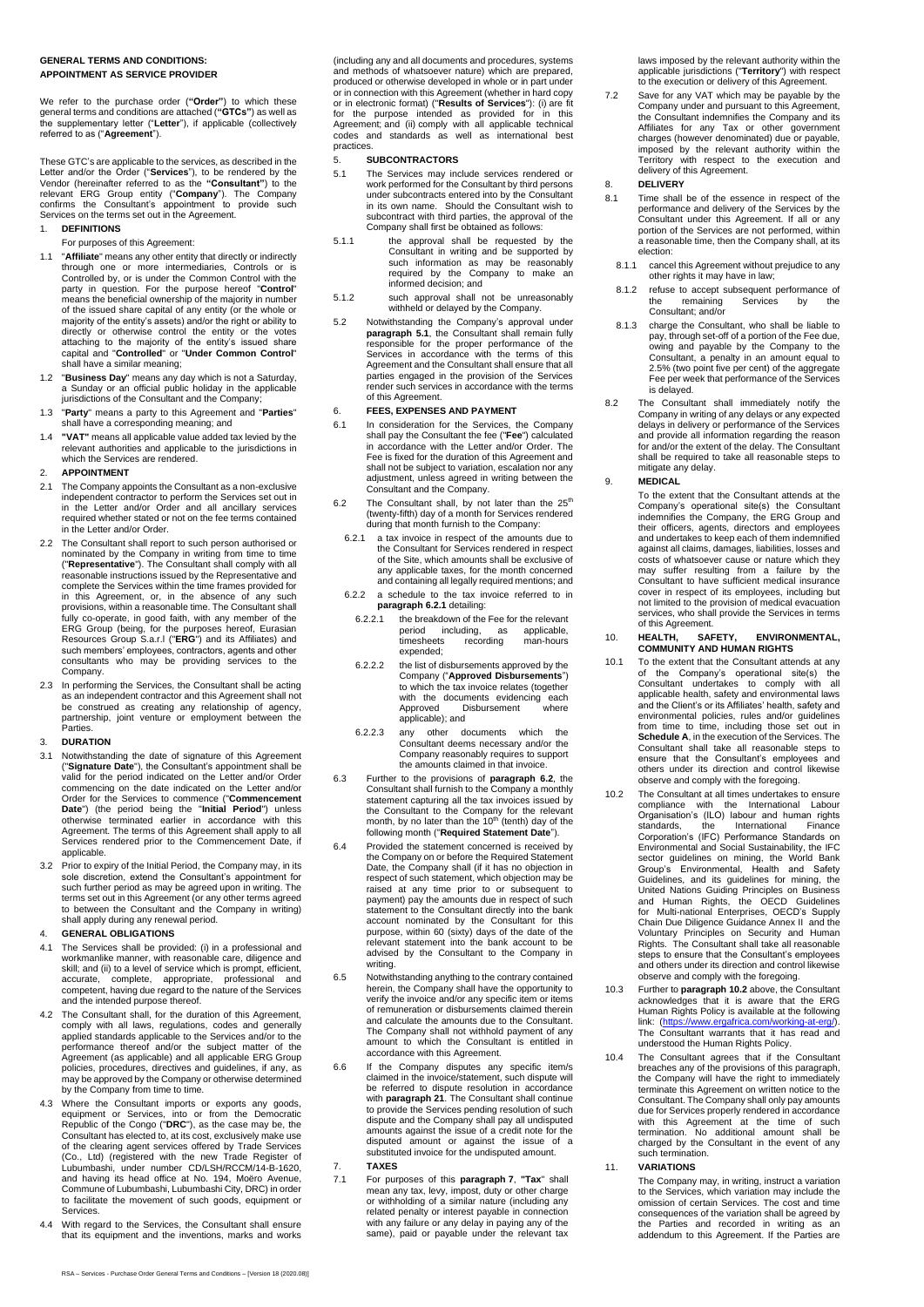unable to agree the cost and time consequences of the variation within 5 (five) Business Days, the Consultant shall not proceed with the variation.

## 12. **LIABILITY AND INDEMNITY**

- 12.1 The Company's maximum aggregate liability in terms of, in connection with and/or arising from this Agreement, shall be limited to the Fee amount that has actually been paid by the Company to the Consultant in accordance with this Agreement, at the time the claim arises.
- 12.2 The Consultant indemnifies the Company, its officers, agents, directors and employees and Affiliates and undertakes to keep each of them indemnified against all claims, damages, liabilities, losses and costs of whatsoever cause or nature which they may suffer or incur, including in respect of any physical injury or death of any person, loss of productivity, or loss or damage occurring to any property, arising out of the provision of the Services.
- 12.3 Without derogating from any other rights the Company may have in law or in terms of this<br>Agreement, the Consultant shall promptly re-<br>perform and make good Services which are not in<br>accordance with this Agreement or which are<br>otherwise incorrectly or negligently perf timeously rectified.

## 13. **TERMINATION**

- 13.1 If the Consultant breaches any of the provisions of this Agreement and remains in default for a<br>period of 7 (seven) calendar days after receipt by<br>the Consultant of written notice from the<br>Company calling for such breach to be remedied,<br>the Company shall be entitled, wit to any other contractual or common law rights it may have, to terminate this Agreement immediately on written notice to the Consultant.
- <span id="page-1-0"></span>13.2 Notwithstanding anything else contained in this Agreement, the Consultant agrees that the Company shall, in its sole discretion and at any time, be entitled to terminate this Agreement on 30 (thirty) calendar days' written notice to the Consultant. The Company shall only pay amounts due for Services properly rendered in accordance with this Agreement at the time of such termination. No additional amount shall be charged by the Consultant in the event of any such termination.
- 13.3 It is expressly agreed between the Parties that<br>should the Company terminate this Agreement<br>under and in accordance with **paragraph [13.2](#page-1-0)**,<br>the Consultant shall not be entitled by way of<br>indemnity for any direct or ind consequential loss or damage, loss of opportunity, loss of revenue, loss of profit or anticipated profit, loss of contracts, loss of goodwill, and loss arising from such termination.
- 13.4 Upon termination of this Agreement for any reason, the Consultant shall:
- 13.4.1 promptly provide the Company with all information to enable the Company's<br>personnel, or that of any third party<br>nominated by the Company, to fully and<br>effectively take over the Services and<br>shall generally co-operate with the<br>Company to facilitate a smooth, ef the Services; and
- 13.4.2 deliver to the Company all of the Results of the Services which are capable of being delivered either in hard copy and/or in electronic format and return to the Company all keys or other instrument/s of any nature whatsoever furnished to the Consultant in order to render, or in connection with, the Services.

## <span id="page-1-2"></span>14. **CONFIDENTIALITY**

- 14.1 In performing the Services, the Consultant shall come into possession of information that is private or confidential in that it is not generally known or available to third parties ("**Confidential Information**") and which relates to the Company, its projects, personnel and/or information which is, or is designed to be, used in the business of the Company or the ERG Group.
- <span id="page-1-1"></span>14.2 The Consultant agrees to use the Confidential Information only for the purposes of rendering the Services. To this end the Consultant shall be entitled to disclose the Confidential Information to the Consultant's employees, directors or subcontractors to the extent strictly necessary for the performance of the Services, provided such<br>persons are subject to written confidentiality<br>undertakings which are no less stringent than<br>those applicable to the Consultant under this Agreement.
- 14.3 The Consultant agrees that it shall not, without the prior written consent of the Company, either<br>during this Agreement or after its expiry or<br>termination for any reason whatsoever, use or<br>disclose such Confidential Information to any third party.
- 14.4 If the Consultant is uncertain about whether certain information is to be treated as confidential, then the Consultant is obliged to treat it as confidential until the Company advises in writing that the information can be disclosed.
- The Consultant shall return or destroy all of the original Confidential Information and any copies and reproductions (both written and electronic) in its possession and in the possession of any third party to whom it has disclosed such Confidential Information as contemplated in **paragraph [14.2](#page-1-1)** (i) at any time upon the Company giving written notice to do so; and/or (ii) within 14 (fourteen) calendar days of the date of termination.
- 14.6 The provisions of this **paragraph [14](#page-1-2)** shall survive the termination of this Agreement.

## 15. **CONFLICT AND NON-SOLICITATION**

- 15.1 The Consultant shall avoid any material conflict of the Consultant's own interests and those of the Company (and any of its Affiliates) and, in particular, the Consultant:
- 15.1.1 shall not derive any economic benefit to which the Consultant is not entitled by reason of the rendering of the Services rendering the Company, its Affiliates or from any other person in circumstances where that benefit is obtained in conflict with the interests of the Company and/or its Affiliates; and
- 15.1.2 shall notify the Company in writing, at the earliest opportunity practical under the circumstances, of the nature and extent of any direct or indirect material conflict of interests which the Consultant may have or which may arise in respect of the Consultant's interests and those of the Company and/or any of its Affiliates.
- 15.1.3 Neither Party shall recruit the other's personnel or solicit or endeavour to solicit for employment or employ or engage any director, senior employee or manager or consultant employed or engaged by the other Party for the duration of this Agreement

#### <span id="page-1-3"></span>16. **INTELLECTUAL PROPERTY**

- 16.1 All intellectual property, including, without limitation, the Results of the Services, copyright, trademarks, designs, patents and any other documents made available to the Consultant for purposes of providing the Services ("**Intellectual Property**"), shall belong to and shall remain the property of the Company and/or its Affiliates, as applicable. The Consultant undertakes that it shall not, at any time, have any right, title or interest in the Intellectual Property and the oriental property and the any third party to) use, reverse engineer, decompile, modify or tamper with any equipment, document or other Intellectual Property owned by the Company and/or any of its Affiliates.
- <span id="page-1-7"></span>16.2 The Consultant shall, promptly upon request from the Company, following termination of this Agreement, deliver to the Company all Results of the Services, whether or not in final form, and, subject to any legal or procedural requirement to retain such information, destroy any copies that the Consultant has in its possession or under its control.
- 16.3 The provisions of this **paragraph [16](#page-1-3)** shall survive termination of this Agreement.

#### <span id="page-1-4"></span>17. **PRIVATE DATA PROTECTION**

- 17.1 The Consultant undertakes to at all times take appropriate and reasonable steps to protect any<br>personal information provided to it by the personal information provided to it by the Company and to prevent the loss, destruction of or unlawful access to or unauthorised disclosure of such information and to otherwise comply with all relevant and applicable data protection laws and regulations. The Company shall have the right to inspect the security measures put in place by the Consultant to safeguard such information and to require the Consultant to make changes to such measures should the Company deem the existing measures to be inadequate.
- 17.2 The Consultant shall use the personal information solely for performing its obligations under this Agreement and shall not disclose the personal information to a third party (other than for the purpose of performing the Services pursuant to this Agreement) without the prior consent of the Company.
- 17.3 The provisions of this **paragraph [17](#page-1-4)** shall survive termination of this Agreement.
- <span id="page-1-6"></span>18. **ANTI-BRIBERY AND CORRUPTION, CODE OF CONDUCT AND SUPPLIER CODE OF CONDUCT**
- 18.1 The Consultant warrants that, for the duration of this Agreement, it will (and will procure that all of its employees, directors, officers, agents and subcontractors) comply with all laws, regulations or policies relating to economic sanctions, trade sanctions and/or export controls and the prevention and combating of bribery, corruption and money laundering to which the Company

and/or its Affiliates is subject ("**Anti-Corruption Regulations and Sanction Regulations**").

- 18.2 The Consultant further warrants that it has, and will ensure that any of its subcontractors will for the duration of this Agreement have, an adequate anti-corruption programme in place to enable compliance with the Anti-Corruption Regulations and Sanctions Regulations.
- In particular, the Consultant undertakes not to, and will procure that all its employees, directors, officers, agents or sub-contractors, do not:
- 18.3.1 pay, promise to pay or offer to pay, or authorise the payment of any commission, success fee, bribe, pay off or kickback related to the Services that violates any Anti-<br>Corruption Regulations and Sanction<br>Regulations or enter into any agreement<br>pursuant to which any such commission,<br>success fee, bribe, pay off or kickback may, or shall at any time, be paid; or
- 18.3.2 offer, promise or give any undue pecuniary or other advantage, whether directly or<br>indirectly to any public official, with the intent<br>of influencing the actions or decisions of<br>such official in performance of his/her official duties, with the purpose of obtaining or retaining business or other improper benefit or advantage.
- 18.4 Nothing in this Agreement shall render the Company liable to reimburse the Consultant for any such consideration given or promised.
- <span id="page-1-5"></span>18.5 The Consultant shall immediately notify the Company, if any of the Company's employees, Affiliates or suppliers solicits any payment or any other item of value, whether for benefit of the employee or for any other person outside of the consideration payable under this Agreement.
- 18.6 In order to comply with the Consultant's obligation in **paragrap[h 18.5](#page-1-5)** above, it may use the following reporting channels established by the Company for purposes of reporting suspected violations of<br>Anti-Corruption Regulations and Sanctions<br>Regulations and other Applicable Laws:
- 18.6.1 Web Portal[: http://erg.ethicspoint.com.](http://erg.ethicspoint.com/)
- 18.6.2 Email: compliance@erg.net
- 18.6.3 Tel: South Africa (+27) 0800 444 461
- 18.7 The Consultant acknowledges that it is aware that the ERG Anti-Bribery and Corruption Policy and ERG Code of Conduct is available at the following<br>link: [\(https://www.ergafrica.com/working-at-erg/\).](https://www.ergafrica.com/working-at-erg/)<br>The Consultant warrants that it has read and understood the said policy and code.
- 18.8 The Consultant hereby warrants that, for the duration of this Agreement, it will (and will procure that all its employees, directors, officers, agents and subcontractors) comply with the ERG Supplier Code of Conduct to which the Company and/or its Affiliates is subject. The Consultant acknowledges that it is aware that the ERG Supplier Code of Conduct is available at the following link: [\(https://www.ergafrica.com/procurement/\)](https://www.ergafrica.com/procurement/). The<br>Consultant warrants that it has read and understood the content of the ERG Supplier Code of Conduct.
- The Consultant further warrants that the Consultant has not used, and will not at any time hereafter use, any assets, including but not limited to any funds received or which the Company or they may in the future receive from
- the Company, to directly or indirectly; 18.9.1 pay, lend, contribute, or otherwise benefit any person that is, at the time of such payment, loan, contribution or making of other benefit; (a) the subject of Sanctions;
- or (b) located, organised or resident in a<br>Sanctioned Territory;<br>facilitate any activity of or business or<br>transaction with any person that, is at the<br>time of such funding or facilitation: (a) the<br>subject of Sanctions, or Territory; or 18.9.3 result in a violation of Sanctions by any
- person. 18.10 The Consultant warrants that it has not received,
- and will not in the future, receive, any funds whether directly or indirectly from a Sanctioned
- Person or any person in a Sanctioned Territory. 18.11 The Consultant warrants that it has not engaged in and will not engage in, any direct or indirect dealings or transactions in violation of applicable Sanctions, including but not limited to, any attempt to obscure or conceal the actual parties to or true nature of a transaction, or to evade
- sanctions. 18.12 The Consultant further warrants and represents that, during the course of its business relationship with the Company it or any entity that is either directly or indirectly owned (including but not limited to, by owning directly or indirectly 50% or more of the shares or the equivalent in said entity) or controlled (including but not limited to by (a) holding a majority of the voting rights in it, or  $(b)$ being a member of it and having the right to appoint or remove a majority of its board of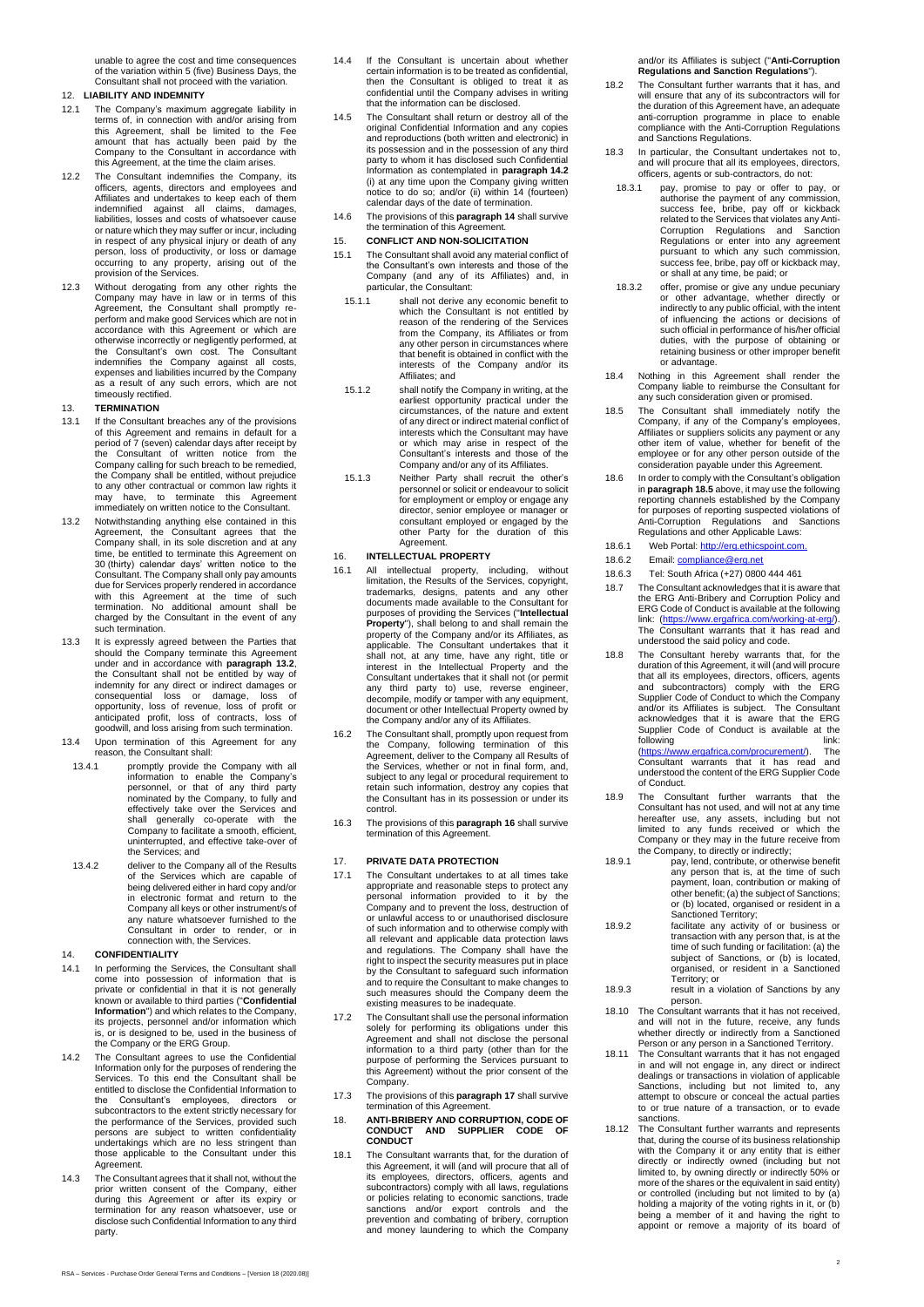directors, or (c) being a member of it and controlling alone, pursuant to an agreement with other members or a majority of the voting rights) by it, has had any dealings and/or connections with Dan Gertler or any entity owned or controlled, directly or indirectly, by Dan Gertler.

- 18.13 Any breach by the Consultant of the provisions of this **paragraph [18](#page-1-6)** shall be a material breach of this Agreement and shall entitle the Company to this Agreement and shall entire the Company to<br>cancel this Agreement immediately on written<br>notice to the Consultant.
- notice to the Consultant.<br>
18.14 It is expressly agreed between the Parties that<br>
It is expressly agreed between the Parties theorem in should the Company cancel this Agreement<br>
under and in accordance with **paragraph 18.1** contracts or loss of goodwill arising from such cancellation.

## 18.15 For the purposes of this **paragraph 18**: 18.15.1 "**Sanctioned Person**" means any person

- or corporate entities subject to any Sanctions;
- 18.15.2 "**Sanctions**" shall mean any sanctions or designations administered or enforced by the U.S. Department of Treasury's Office of Foreign Assets Control ("**OFAC**") (including but not limited to inclusion on the List of Specially Designated Nationals<br>and Blocked Persons maintained by<br>OFAC),) the United Nations Security<br>Council, the European Union, Her<br>Majesty's Treasury ("**HMT**"), or any other<br>relevant sanctions authority;<br>"Sa
- or territory that is the subject of comprehensive economic Sanctions including, without limitation, Cuba, Iran, North Korea, Syria and the Crimea.

## 19. **RIGHT TO AUDIT**

- 19.1 The Company shall be entitled, within 2 (two) calendar days of the giving of notice to the Consultant to such effect, to conduct an audit of all relevant books, records, systems, data, processes, procedures and documents relating to the Services or the Consultant's obligations under this Agreement ("**Relevant Information**") in order to verify compliance by the Consultant with their obligations in terms of this Agreement and/or to assess any entitlement or claimed entitlement by the Consultant under this Agreement.
- 19.2 The Consultant shall co-operate and render all assistance and access to the Relevant Information requested by the Company relating to such audit. The Company shall have the right to take copies of any Relevant Information.
- 19.3 The Consultant shall maintain all data, records and documentation relating to this Agreement and keep full and proper records in connection with the Services and all matters related thereto (whether contained in documents or in electronic format) for the period of this Agreement, and (save to the extent otherwise required to comply with **paragraph [16.2](#page-1-7)**) for a period of at least 6 (six) years after termination of this Agreement or completion of all of the Services (as the case may be).

#### 20. **INSURANCE**

The Consultant shall take out and maintain in force all insurance policies necessary to cover its liability under this Agreement (whether actual or contingent). The Consultant shall make available to the Company, upon request, documentary evidence that the insurance required in terms of this paragraph has been affected and maintained and/or a copy of the insurance policy.

#### <span id="page-2-0"></span>21. **DISPUTE RESOLUTION**

- <span id="page-2-1"></span>21.1 Should any dispute or claim arise out of, or relating to, this Agreement, including the breach, termination or invalidity of it ("**Dispute**"), the Parties shall use all reasonable endeavours to resolve the Dispute amicably within a period of 5 (five) Business Days from the date on which the Dispute arose (or such longer period as may be agreed between the Parties).
- 21.2 If the Dispute is not resolved amicably within the period contemplated in **paragraph [21.1](#page-2-1)**, either Party shall be entitled to refer the Dispute to arbitration on written notice to the other Party. The Parties may agree on the arbitration procedure and on the arbitrator and, failing agreement within 5 (five) Business Days of the written notice referring the Dispute to arbitration, the arbitration shall be conducted in accordance with the UNCITRAL Arbitration Rules in force at the time of the Dispute. The appointing authority in terms of the UNCITRAL Arbitration Rules shall be the Association of Arbitrators (Southern Africa).
- 21.3 Unless agreed otherwise in writing by the Parties, the arbitration shall be administered by the Parties and the number of arbitrators shall be 1 (one). The place of the arbitration shall be Sandton, Johannesburg. The governing procedural law of the arbitration shall be the law of South Africa. The arbitrator shall have the same remedial powers as a court of law in South

Africa would have were it adjudicating the dispute. The arbitrator shall deliver an award together with written reasons within 30 (thirty) days from the date upon which the arbitration ends. The decision of the arbitrator shall be final and binding.

21.4 Nothing in this p**aragraph [21](#page-2-0)** shall preclude a Party from seeking interim or urgent relief from a court of competent jurisdiction.

## 22. **FORCE MAJEURE**

- 22.1 Any delays in or failure to perform in relation to any part of the Services, shall not constitute default or give rise to any claims for damages if and to the extent such delay or failure is caused by an event of force majeure which shall include but not be limited to, decrees of government, acts of God, strikes or other concerted acts of workmen, fires, floods, explosions, riots, civil commotion, war, rebellion and sabotage or other similar occurrences beyond a Party's control. An event will only be considered a force majeure event:
- 22.1.1 if such event is beyond a Party's control;
- 22.1.2 where the affected Party could not reasonably have provided against the event before entering into this Agreement;
- 22.1.3 where the affected Party could not reasonably have avoided or overcome the event; and
- 22.1.4 where the event is not substantially attributable to the other Party.
- 22.2 It is specifically recorded that strikes affecting the Consultant only, lack of public transport, shortage of labour, equipment or materials required to comply with this Agreement as well as breakdown failure or existence of defects in equipment shall not constitute a force majeure event (unless caused by a force majeure event).
- <span id="page-2-2"></span>23. **ADDRESSES FOR LEGAL PROCESSES AND NOTICES**
- <span id="page-2-3"></span>23.1 For the purposes of this Agreement, including the giving of notices or communications and the serving of legal process, each Party choose the addresses set out on the Letter and/or Order.
- 23.2 Any notice, instruction, consent, confirmation, approval, agreement or other communication to be given to either of the Parties in terms of this Agreement shall be valid and effective only if it is given in writing, provided that any notice given by telefax or email shall be regarded for this purpose as having been given in writing.
- 23.3 Notwithstanding anything to the contrary in this **paragraph [23](#page-2-2)**, a written notice or other communication (excluding any notice of a claim or legal process) actually received by a Party (and for which written receipt has been obtained) shall be adequate written notice or communication to it notwithstanding that it was not sent to or delivered at its chosen address.
- 23.4 Either Party may, by written notice to the other Party, change its address for the purposes of the pranagraph [23.1](#page-2-3) to any other address (other than a post office box number), provided that the change shall only be eff such notice.

#### 24. **GENERAL PROVISIONS**

- 24.1 With effect from the commencement date of the Initial Period, this Agreement supersedes and replaces any prior agreement between the parties whether written or oral. This shall be without prejudice to any rights which have already accrued to the Company.
- 24.2 This Agreement and all non-contractual obligations arising out of or in connection with it shall be governed by and construed in accordance with the laws of South Africa.
- 24.3 The provisions in **paragraphs [14,](#page-1-2) [16,](#page-1-3) [17,](#page-1-4) [18](#page-1-6) and 19** and any other applicable provisions of this Agreement constitute a contract for the benefit of each of the Company's Affiliates which shall be capable of acceptance at any time by any of them by written notice to that effect to the Company. Prior to acceptance, the Consultant may not withdraw the benefit of this stipulation without the prior written consent of the Company. This Agreement shall be binding on and shall inure for the benefit of the successors and permitted assigns and personal representatives (as the case may be) of each of the Parties.
- 24.4 All provisions of this Agreement (excluding only those provisions which are essential at law for a valid and binding agreement to be constituted) shall be deemed to be separate and severable from the remaining provisions of this Agreement.<br>If any of the provisions of this Agreement<br>(excluding only those provisions which are<br>essential at law for a valid and binding agreement<br>to be constituted) is found by any c of full force and effect.
- 24.5 The termination of this Agreement for any cause whatsoever shall not release a Party from any

liability which at the time of termination has already accrued to such Party or which thereafter may accrue in respect of any act or omission prior to such termination.

- 24.6 This Agreement constitutes the entire agreement between the Parties regarding the subject matter hereof and no agreement, representations or warranties between the Parties other than those specifically set out in this Agreement shall be binding on the Parties.
- 24.7 No modification, amendment or waiver of any of the provisions of this Agreement shall be of any force or effect unless reduced to writing and signed by the Parties or their duly authorised representatives. No extension of time or other indulgence which either Party allows the other Party, including the failure by a Party to enforce any provision of this Agreement, shall constitute a waiver by the former of its rights to require the latter to comply with its obligations strictly in accordance with this Agreement.
- 24.8 Save as permitted by the provisions of this Agreement, the Consultant may not cede any of the Consultant's rights or delegate any of the Consultant's obligations under this Agreement without first obtaining the written approval of the Company. The Company may cede any of its obligate any of its Affiliates.<br>Tights or delegate any of its obligations under this Agreement to any of its Affiliates.
- 24.9 The rule of construction that a contract shall be interpreted against the Party responsible for the drafting or preparation of the contract, shall not apply.
- 24.10 Each Party shall bear its own costs and expenses incurred by it in connection with the negotiation and preparation of this Agreement.

3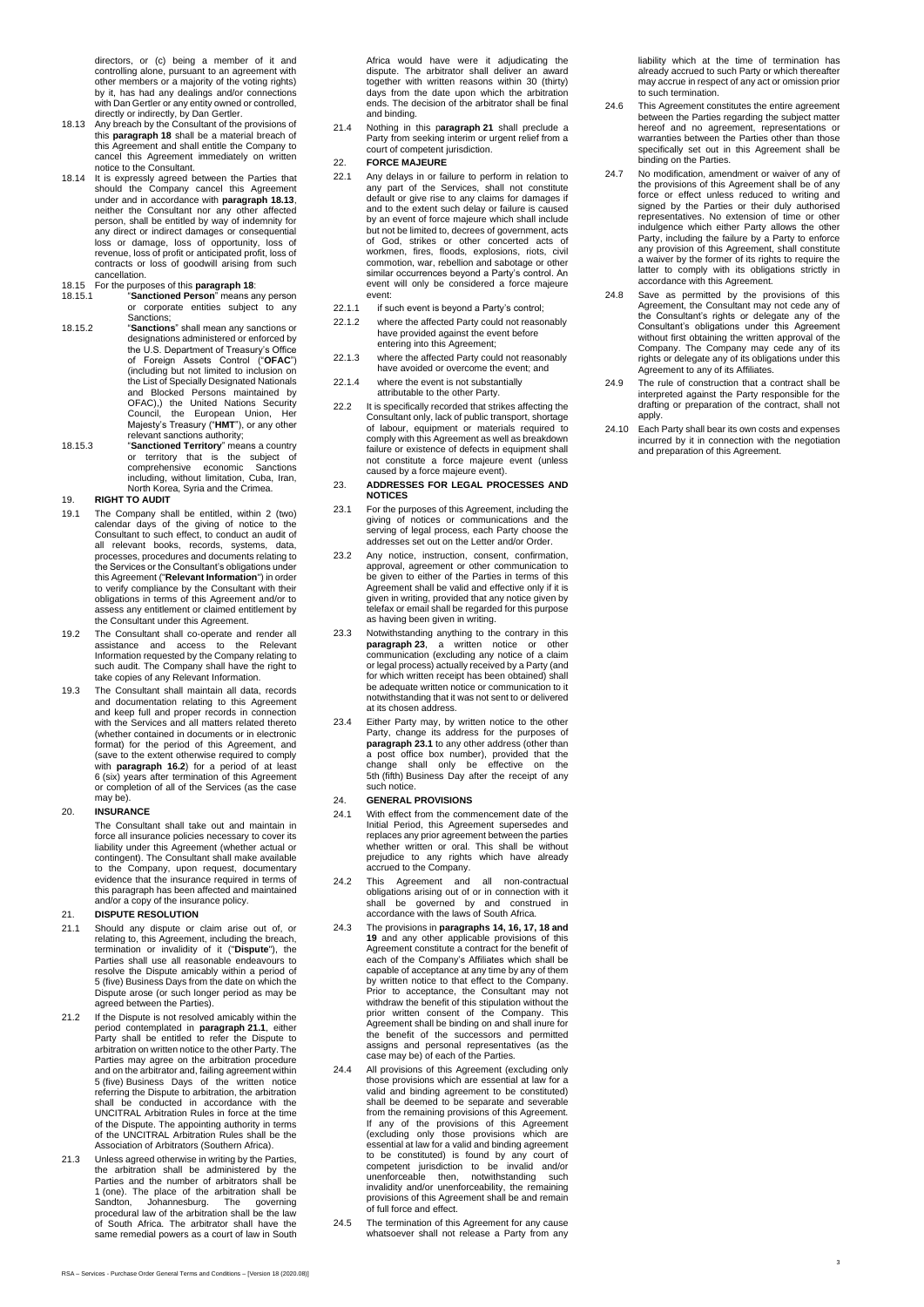## **SCHEDULE A SCHEDULE OF SHE CONDITIONS**

For purposes of this **Schedule A**, any reference to the "**Contractor**" shall be deemed to be a reference to the Consultant and any reference to the "**Client**" shall be deemed to be a reference to the Company.

- **1 GENERAL CONDITIONS**
- 1.1 The Contractor must, in consultation with the Company's Representative, familiarise all of the Contractor's employees, agents and subcontractors with and ensure compliance with the ERG Group SHE Policy and all related standards and procedures as detailed by the ERG Group's Safety and Health Management System a copy of which is available on request.
- 1.2 The Contractor must identify all potential sources of, and take all reasonable precaution and measures to minimise risk to health and property arising from work performed under the Contract.
- 1.3 The Contractor must report to the Company all incidents. This includes incidents which have or could have resulted in injury or damage to property.
- 1.4 In the execution of the Contract, the Contractor must ensure that the work under the Contract complies with, and does not breach, the Safety, Health and Environment requirements of all legislation, and ordinances, regulations, by-laws, orders or proclamations under such legislation relevant to health and safety.
- 1.5 The Contractor must comply with, and must ensure that its employees, subcontractors and agents comply with all directions issued by the Company's Representative which relate to health and safety.
- 1.6 The Contractor must ensure all plant, equipment and vehicles are safe for use before arriving at or departing from the Site.
- 1.7 Unless specifically required by the Contract, the Contractor must not without the prior written approval of the Company, permit:
- (a) vehicles to be driven off designated roads or on unformed tracks;
- (b) activities or work to be undertaken outside of the designated Site;
- (c) removal of soil, vegetation or propagates;
- (d) fires of any type to be started;
- (e) excavations to be dug or cut;
- (f) firearms or other items constituting offensive weapons to be brought on to the Site;
- (g) plants, domestic pets or other animals to be brought on to the Site.
- 1.8 The Contractor must maintain housekeeping standards to the satisfaction of the Company's Representative at all times.
- 1.9 The Contractor is to note that the Contract defines the term "**Site**" as the location(s) for provision of services, including neighbouring areas that may otherwise be construed as offsite, but where the name of the Company or any Affiliate of the Company may be brought into disrepute.

#### **2 PERMITS, LICENCES AND APPROVALS**

2.1 The Contractor, in consultation with the Company's Representative, must obtain copies of, and ensure compliance with the conditions and requirements of, all relevant approvals, permits and licences in connection with the Contractor's performance of the Contract.

### 2.2 The Contractor must, at its own expense:

- a) obtain and maintain all approvals, permits and licences, give all notices and pay all fees and deposits required by any laws in connection with the Contractor's performance of the Contract;
- b) prepare and supply any additional documents and drawings which may be required by any law. 2.3 Prior to the issue of a Certificate of
	- Contract Completion, and on demand by the Company at any time, the Contractor must provide copies of:
	- a) any documents in connection with the Contract which are issued by, or evidence the approval of statutory, public, municipal or other competent authorities;
	- b) agreements, licences, tickets, certificates and other documents relating to the operation and maintenance of the Goods, Plant and Works, associated with the Contract; and
	- c) any other documents in its possession evidencing compliance with this Contract. **3 POLLUTION PREVENTION**
	- 3.1 The Contractor, must at its own expense, use in the execution of the work under the Contract, plant, equipment and vehicles<br>which comply with, and do not breach, the<br>requirements for operation under all<br>legislation, and ordinances, regulations,<br>by-laws, orders or proclamations under

such legislation relevant to the protection and management of the environment.

- 3.2 The Contractor must exercise reasonable care to prevent pollution and ensure compliance with all Statutory Obligations, Standards and Company requirements regarding the transport, storage, use and disposal of Dangerous or Hazardous Goods. The Contractor is responsible for:
	- a) seeking Company approval for the transport, storage, use and disposal of all Dangerous or Hazardous Goods required for the Contract prior to transporting to site.
	- b) safe transportation, storage and use of Dangerous or Hazardous Goods (potential pollutants) brought on Site for the Contract; and
	- c) safe disposal of all waste materials or pollutant arising from the performance of<br>the Contract, as approved by the<br>Company, by either their return to the<br>manufacturer or to disposal areas or third party facilities nominated by the Company.
- 3.3 Pollutant and waste material include, without limitation, any chemical, motor fuel, oil, lubricant or other consumable, paint, solvent, concrete, rubble, derelict plant, equipment, refuse, materials (solid, liquid or gas) dumped, spilled, released or leaked from any container, vessel or Plant of the Contractor or any of its subcontractors.
- 3.4 The Contractor must immediately notify the Company's Representative of any spillage of pollutant or waste, or the potential for any pollutant or waste to leak, spill or escape.
- 3.5 The Contractor must immediately clean up and dispose of all spillages of pollutants or wastes, at the Contractor's own expense and to the satisfaction of the Company's Representative. If clean-up is not undertaken effectively or in a time efficient manner, the Company may undertake such clean-up and charge any associated costs to the Contractor.
- 3.6 The Contractor must ensure, at its own expense, that all facilities constructed or utilised by the Contractor comply with all legislation, and ordinances, regulations, by-laws, orders or proclamations under such legislation relevant to such facilities, and to the specific conditions and requirements of any licences, permits or approvals issues with regard to the facilities.
- 3.7 The Contractor must ensure, at its own expense, that drainage internal to all facilities constructed or wholly utilised by the Contractor is constructed in such a manner that contaminated water is contained and treated prior to appropriate disposal.
- 3.8 The Contractor must ensure, at its own expense, that drainage external to all facilities constructed or wholly utilised by the Contractor is prevented from entering the Contract work area by the construction of suitable diversion drainage.

## **4 WASTE MANAGEMENT**

- 4.1 The Contractor must ensure that all waste (including liquid, domestic)<br>inert and hazardous wastes)<br>generated as a result of work<br>performed under this Contract is<br>appropriately stored, treated,<br>transported, discharged and/or appropriately stored, treated,<br>transported, discharged and/or<br>disposed of to an appropriately licensed disposal facility off-site or to the Company's approved disposal facilities under direction and written approval from the Company's Representative.
- 4.2 The Contractor must make every reasonable effort to minimise production of wastes, reuse of waste and recycling of waste materials.
- 4.3 The Contractor must ensure that scrap metal, equipment and pipe work are cleaned of contaminants before being removed from Site or left at the Company's salvage or recycling yards. Such contaminants must be appropriately contained, collected, transported and disposed<br>of to an appropriately licensed<br>disposal facility off-site or to the<br>Company's approved disposal<br>facilities under direction and written approval from the Company's Representative.

#### **5 BIODIVERSITY AND HERITAGE**

5.1 Without limitation, the Contractor must not remove or cause or permit damage or injury to any existing vegetation (alive or dead) or fauna except to the extent that any removal or damage is essential for the performance of the Contract and is approved by the Company prior to undertaking.

- 5.2 Where required in order for works to be performed under the Contract, the Contractor must obtain written approval from the Company before any vegetation or topsoil is removed or damaged. Grubbed vegetation and topsoil must be removed and stockpiled as directed by the Company's Representative, prior to any excavation or construction.
- 5.3 All fossils, flora and fauna, sites, artefacts, burial grounds, objects, etc. of antiquity or of anthropological or archaeological interest found on the Site during the performance of the Works are and remain the property of the person entitled to the same under any Statutory or common law. The Contractor must cease works and notify the Company if it finds any such animals, plants or other<br>things and must not recommence work<br>until advised by the Company's<br>Representative, which approval does<br>not relieve the Contractor from its<br>obligations under this Contract or<br>relevant approved recommencement must take all necessary action to prevent damage or injury to the same.
- 5.4 Without limitation the Contractor must ensure that its agents, employees, subcontractors, consultants and suppliers:
- a) comply with the provisions of all Statutory Laws, relating to traditional (religious) sites and Congolese people's rights, entitlements and interests; and
- b) do not enter traditional (religious) sites or disturb, interfere with or remove anything from such sites or their vicinity, except with the prior written approval of the Company's Representative, which approval does not relieve the Contractor from its Contract obligations or relevant Statutory Laws; and
- comply with the Company's Representative's instructions reasonably required to enable the Company to comply with any obligations arising as a result of the operation of Statutory Laws.

#### **6 HEALTH AND SAFETY**

- 6.1 The Contractor must, at its own expense, ensure that all employees and their sub-contractor employees are fit for work by means of pre-employment and annual medical examinations and a fitness for work policy which shall include, but is not limited to alcohol, drugs (recreational and prescription), illness and fatigue. The fitness for work policy must be the Company. A full medical report must be sent to the ERG Chief Medical Officer who will certify "**fit**" or "**not fit**" for work prior to arrival at the Company's or any Affiliate's site.
- 6.2 The Contractor must, at its own expense, ensure appropriate workmen compensation cover.
- 6.3 The Contractor must have employee selection and placement processes that ensure the right people are selected for employment and are placed at the right jobs.
- 6.4 The Contractor must ensure employees are trained and fully competent.
- 6.5 Without limitation the Contractor must ensure that its agents, employees, subcontractors, consultants and suppliers:
- a) comply with the provisions of all Statutory Laws, relating to Health and Safety; and b) do not enter any workplace except with the
- prior written approval of the Company's Representative, which approval does not relieve the Contractor from its Contract obligations or relevant Statutory Laws; and
- c) comply with the Company's Representative's instructions reasonably required to enable the Company to comply with any obligations arising as a result of the operation of Statutory Laws.
- 6.6 The Contractor must ensure that all plant, equipment and vehicles comply with all Statutory Laws and Site safety standards, including, but not limited to, requirements for dust suppression, guards, emergency stop buttons, fire extinguishers, first aid kits, noise control, seat belts, roll cages,